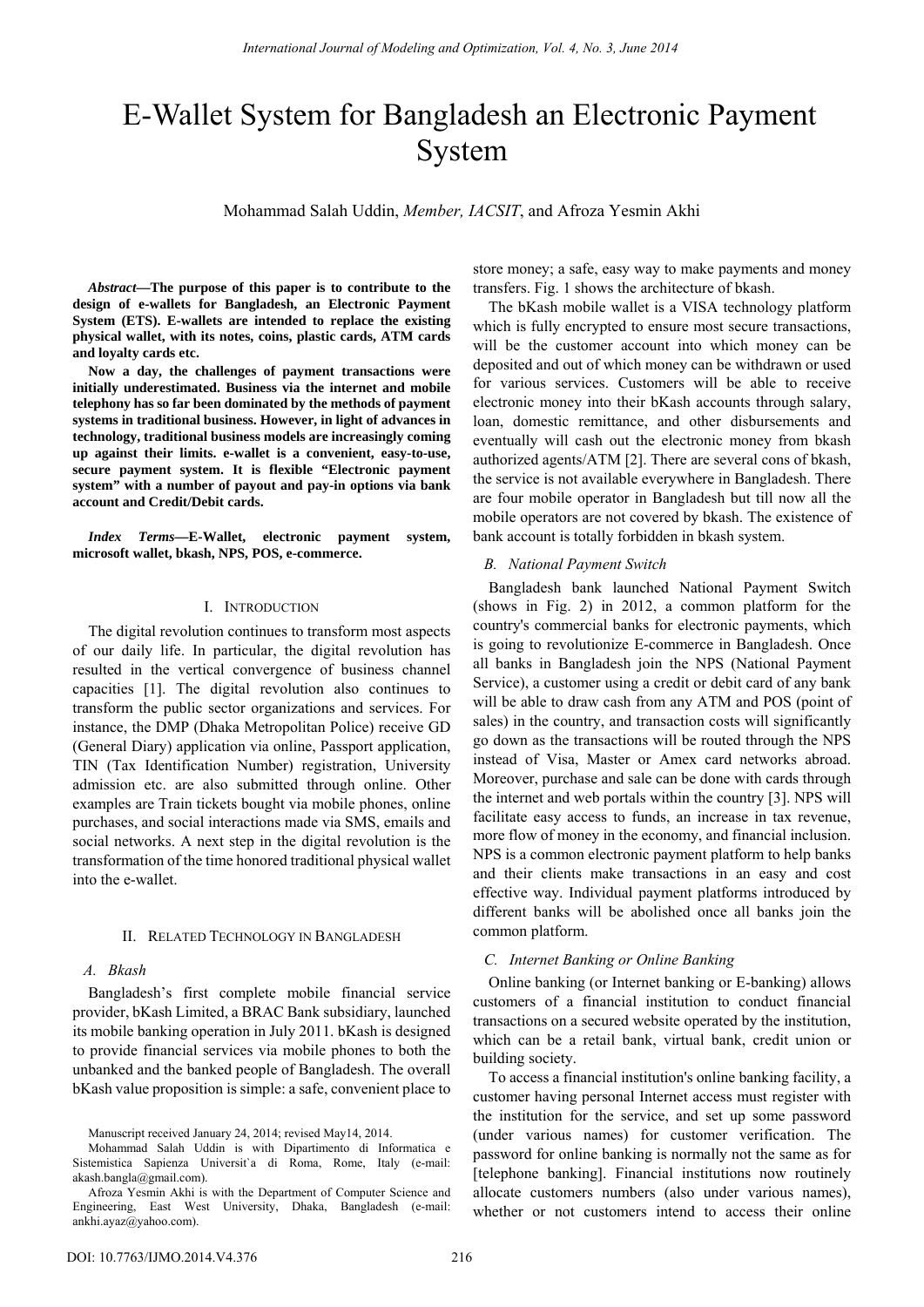banking facility. Customers numbers are normally not the same as account numbers, because number of accounts can be linked to the one customer number. The customer will link to the customer number any of those accounts which the customer controls, which may be cheque, savings, loan, credit card and other accounts. Customer numbers will also not be the same as any debit or credit card issued by the financial institution to the customer.

To access online banking, the customer would go to the financial institution's website, and enter the online banking facility using the customer number and password. Some financial institutions have set up additional security steps for access, but there is no consistency to the approach adopted.

Online banking facilities offered by various financial institutions have many features and capabilities in common, but also have some that are application specific. The common features fall broadly into several categories

- 1) A bank customer can perform non-transactional tasks through online banking, including –
	- a) viewing account balances
	- b) viewing recent transactions
	- c) downloading bank statements, for example in PDF format
	- d) viewing images of paid cheques
	- e) ordering cheque books
	- f) download periodic account statements
	- g) Downloading applications for M-banking, E-banking etc.
- 2) Bank customers can transact banking tasks through online banking, including –
	- a) Funds transfers between the customer's linked accounts
	- b) Paying third parties, including bill payments (see, e.g., BPAY) and telegraphic/wire transfers
	- c) Investment purchase or sale
	- d) Loan applications and transactions, such as repayments of enrollments
	- e) Register utility billers and make bill payments
- 3) Financial institution administration
	- a) Management of multiple users having varying levels of authority
	- b) Transaction approval process the process of banking has become much faster
- 4) Some financial institutions offer unique Internet banking services, for example
	- a) Personal financial management support, such as importing data into personal accounting software. Some online banking platforms support account aggregation to allow the customers to monitor all of their accounts in one place whether they are with their main bank or with other institutions.

The feature of Internet banking in Bangladesh is totally different. Most of the private bank provides internet banking service for customers. This is not pure internet banking, it's a demonstration only. Users/ customers just check their balance, show their account statement, money transfer is possible (within own account). Money transfer from one user to another user is not possible. Some banks provide mobile recharge and WI-max recharge facilities.

## *D. SMS Banking*

SMS banking is a type of mobile banking, a technology-enabled service offering from banks to its customers, permitting them to operate selected banking services over their mobile phones using SMS messaging.

SMS banking services are operated using both push and pull messages. Push messages are those that the bank chooses to send out to a customer's mobile phone, without the customer initiating a request for the information. Typically push messages could be either Mobile marketing messages or messages alerting an event which happens in the customer's bank account, such as a large withdrawal of funds from the ATM or a large payment using the customer's credit card, etc.

Pull messages are those that are initiated by the customer, using a mobile phone, for obtaining information or performing a transaction in the bank account. Examples of pull messages for information include an account balance enquiry, or requests for current information like currency exchange rates and deposit interest rates, as published and updated by the bank.

Typical push and pull services offered under SMS banking:

- 1) Typical push services would include:
	- a) Periodic account balance reporting (say at the end of month)
	- b) Reporting of salary and other credits to the bank account
	- c) Successful or un-successful execution of a standing order
	- d) Successful payment of a cheque issued on the account
	- e) Insufficient funds
	- f) Large value withdrawals on an account
	- g) Large value withdrawals on the ATM or EFTPOS on a debit card
	- h) Large value payment on a credit card or out of country activity on a credit card.
- 2) Typical pull services would include:
	- a) Account balance enquiry
	- b) Mini statement request
	- c) Electronic bill payment
	- d) Transfers between customer's own accounts, like moving money from a savings account to a current account to fund a cheque
	- e) Stop payment instruction on a cheque
	- f) Requesting for an ATM card or credit card to be suspended
	- g) De-activating a credit or debit card when it is lost or the PIN is known to be compromised
	- h) Foreign currency exchange rates enquiry
	- i) Fixed deposit interest rates enquiry

## III. E-WALLET

An electronic wallet is a program or web service that allows users to store and control their online shopping information, like logins, passwords, and shipping address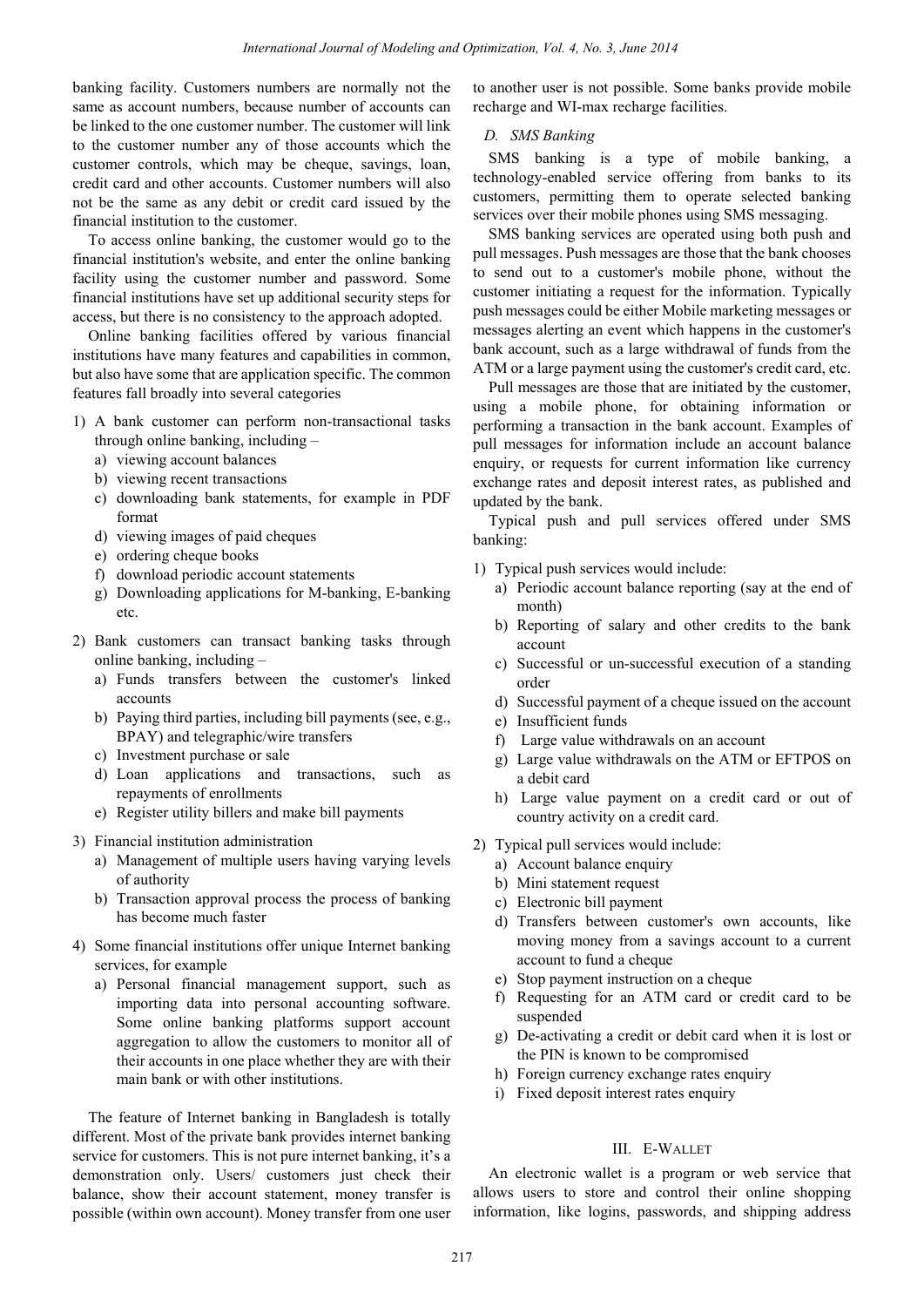and credit card details, in one central place. It also provides a convenient and technologically quick method for consumers to purchase products from any person or store across the globe. [4] Generally, the payment process is (before that a user must done their registration and collect their PIN):



Fig. 1. The architecture of bkash.



Fig. 2. National payment switch.



Fig. 3. Architecture of e-wallet.

- 1) User login their account using their ID and PIN
- 2) Choose their suitable payment method and perform the operation

The electronic wallet (e-wallet) provides all of the functions of today's wallet on one convenient smart card eliminating the need for several cads. The e-Wallet will also provide numerous security features not available to regular wallet carriers. e-wallet is a digital wallet which allows users to make electronic transactions quickly and securely [5].

In our proposed e-wallet, we directly linked our bank account to it. We assume that, it's a one kind of internet banking with more features such as purchase goods and

service directly from our bank account, transfer money to others (e-wallet users), issuing e-checks, e-cash, e-pay-order etc. In other word, the whole banking services should be done by e-wallet. We linked our several bank accounts to e-wallet. We also link our credit/debit card; use them through e-wallet. e-wallet must be connected to National payment switch for getting more benefits. Fig. 3 shows the architecture of e-wallet.

e-wallets allow us to keep track of our billing and shipping information so that it can be entered with one click at participating merchants' sites.

The most common example of e-wallet system is Paypal. It is a fast way to pay and get paid online. Paypal allows people to send money without sharing financial information. People also have the flexibility to pay using their account balances, bank accounts, and credit cards. As of 2014, there are over 143 million active Paypal accounts, in 193 markets, and 26 currencies worldwide. PayPal allows for global commerce, through which it processes over 9 million payments each day. PayPal, which was bought by eBay for \$1.3 billion in late 2002, had contributed to 41 percent of eBay's revenues in 2013. It is nationally headquartered in San Jose, California, and internationally headquartered in Singapore. [6]

Another popular example of an e-wallet on the market is Microsoft Wallet. To obtain Microsoft Wallet, one needs to set up a Microsoft Passport. After establishing a Passport, a Microsoft e-wallet can be established. Then, e-wallets can be used for micro-payments. They also eliminate reentering personal information on the forms, resulting in higher speed and efficiency for online shoppers. Microsoft Passport consists of several services including, a single sign-in, wallet and kids passport services. A single sign-in service allows the customer to use a single name and password at a growing number of participating e-commerce sites. The shopper can use to make fast online purchases with a wallet service [7]. Kid's passport service helps to protect and control children's online privacy.

We should protect our wallet file with a password. With a password protected wallet we must enter the wallet's password before we can see the information on any of the cards/accounts in that wallet.

### *A. Starting with e-Wallet*

When we start e-wallet for the first time, we are prompted to create a new wallet file to store our information in. When we're ready to add our own information, we can add new categories and cards to wallet and organize the information in a way that fits our needs.

e-wallet protects our wallet information in two ways:

- 1) By requiring a password before displaying any cards/ accounts in a password protected wallet.
- 2) By encrypting (making unintelligible) the information in cards/accounts in password protected wallets in our wallet file. This means that the information in the file is translated into a secret code so that it can't be read by any other program.

#### *B. Backup*

For extra safety, we encourage to take backups of our e-wallet files (as well as all of our important information).